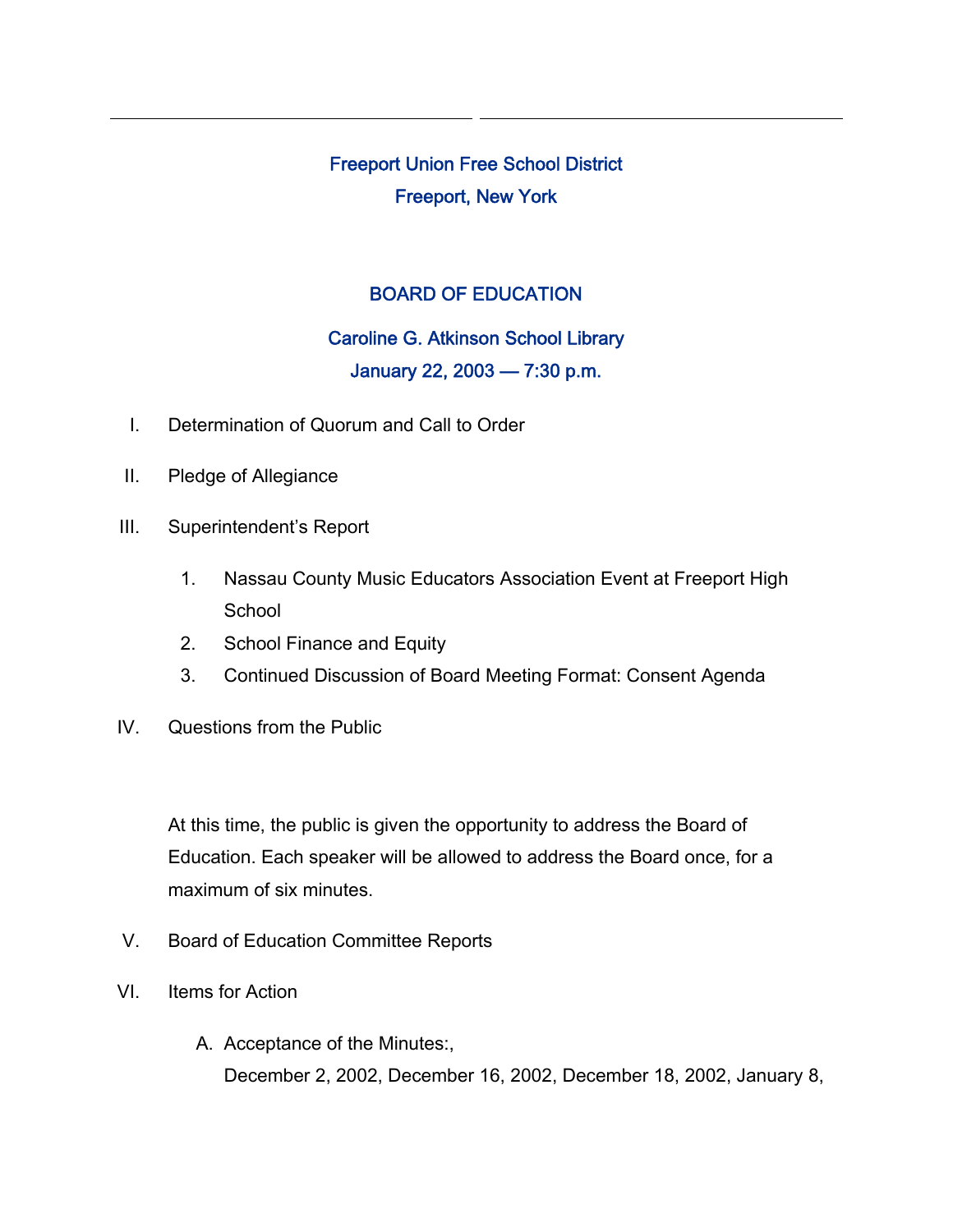2003,

January 13, 2003, January 14, 2003

- B. Personnel Action Report
	- 1. Request for Leave of Absence
	- 2. Granting of Tenure
	- 3. Retirement of Staff
	- 4. Resignation of Staff
	- 5. Termination of Staff
	- 6. Appointment of Staff
- C. Education
	- 1. Acceptance of the Minutes on the Committees on Special Education and Preschool Special Education December 11, 2002, December 19, 2002, January 7, 2003, January 9, 2003, January 14, 2003, January 16, 2003
- D. Finance
	- A. Authorization to Proceed with a Capital Project (Atkinson/Administration Parking Lot Extension Project)
	- B. Acceptance of a Bid
- E. Other Reports to the Board
	- 1. Calendar of Events January 22, 2003 through February 12, 2003
	- 2. FHS Funds Report December 31, 2002
	- 3. Treasurer's Report November 29, 2002
- VII. Adjournment
- VIII. Next Meeting